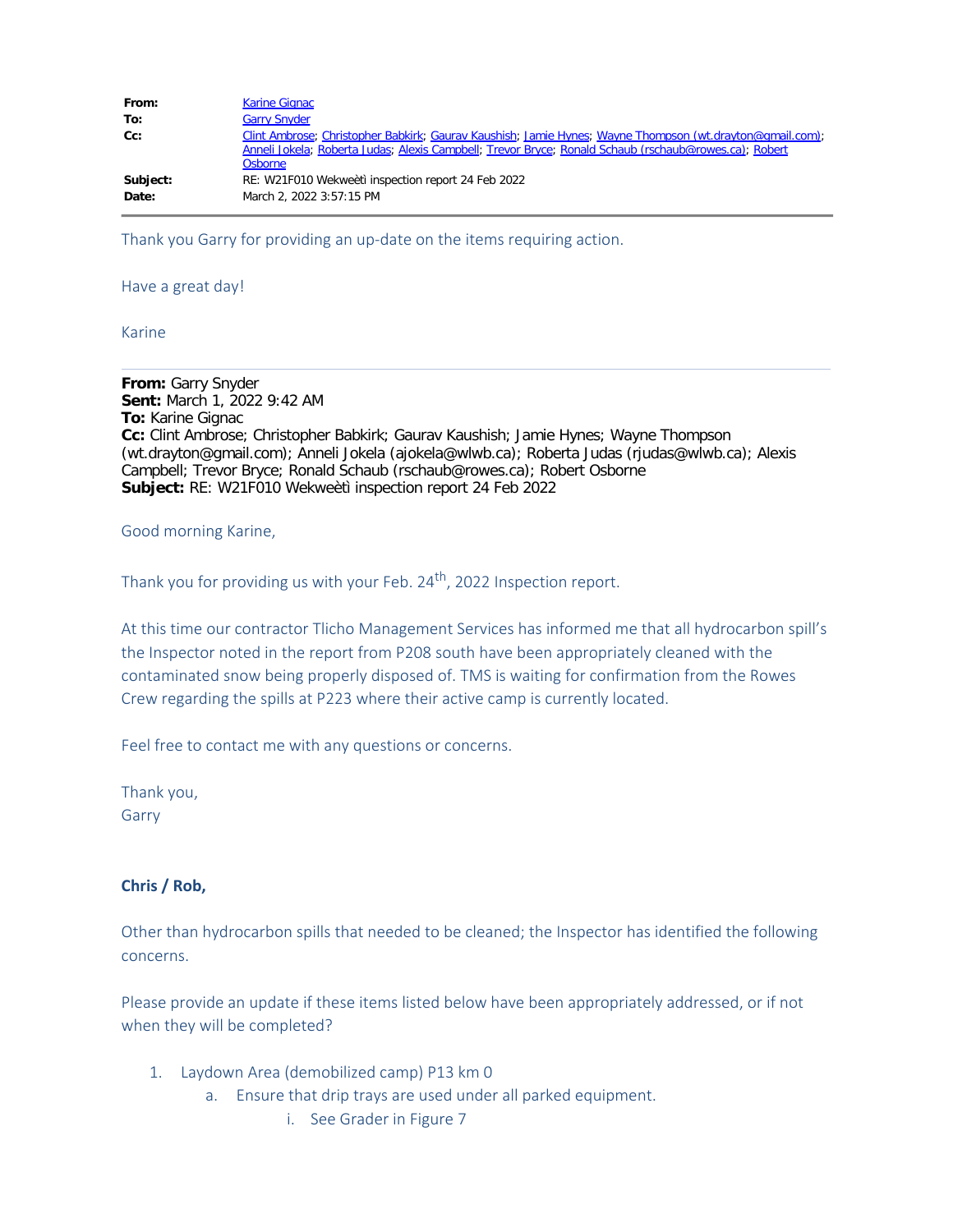- ii. Ensure there a wrap around the leaking ram on the grader until it has been repaired.
- b. Daily checks to ensure any new leaks are immediately cleaned up and noted in the spill log.
- 2. Demobilized Camp P208
	- a. Regular monitoring of location and immediately clean any new leaks noted as solar load increases.
	- b. Fig 8 & 9
- 3. Active Camp (P223)
	- a. Confirm all hydrocarbon leaks have been cleaned up with the contaminated snow properly disposed of.
	- b. Camp Generator
		- i. Requires a spill kit of appropriate size. (Fig 12)
	- c. Fuel Vaults
		- i. Requires a spill kit of appropriate size. (Fig 13)
		- ii. Available drip trays in place and must be used during refuelling activities. (Fig 14)
	- d. Pick-up Truck Fuel Nozzle
		- i. Available drip tray in place and must be used during refuelling activities. (Fig 15)
	- e. Parked Equipment Water Truck
		- i. Requires drip trays under all equipment. (Fig 17)
		- ii. Additional trays required where leaks are noted, repairs to be completed ASAP. (Fig 18)
	- f. Fuel Barrels
		- i. Secondary containment is required
		- ii. Fig 19
	- g. Spill Kits
		- i. Visible locations
		- ii. Easy to Access

Feel free to contact me with any questions or concerns.

Thank you, Garry

Mársi | Kinanaskomitin | Thank you | Merci | Ha̪i' | Quana | Qujannamiik | Quyanainni | Máhsı | Máhsı | Mahsì

Garry Snyder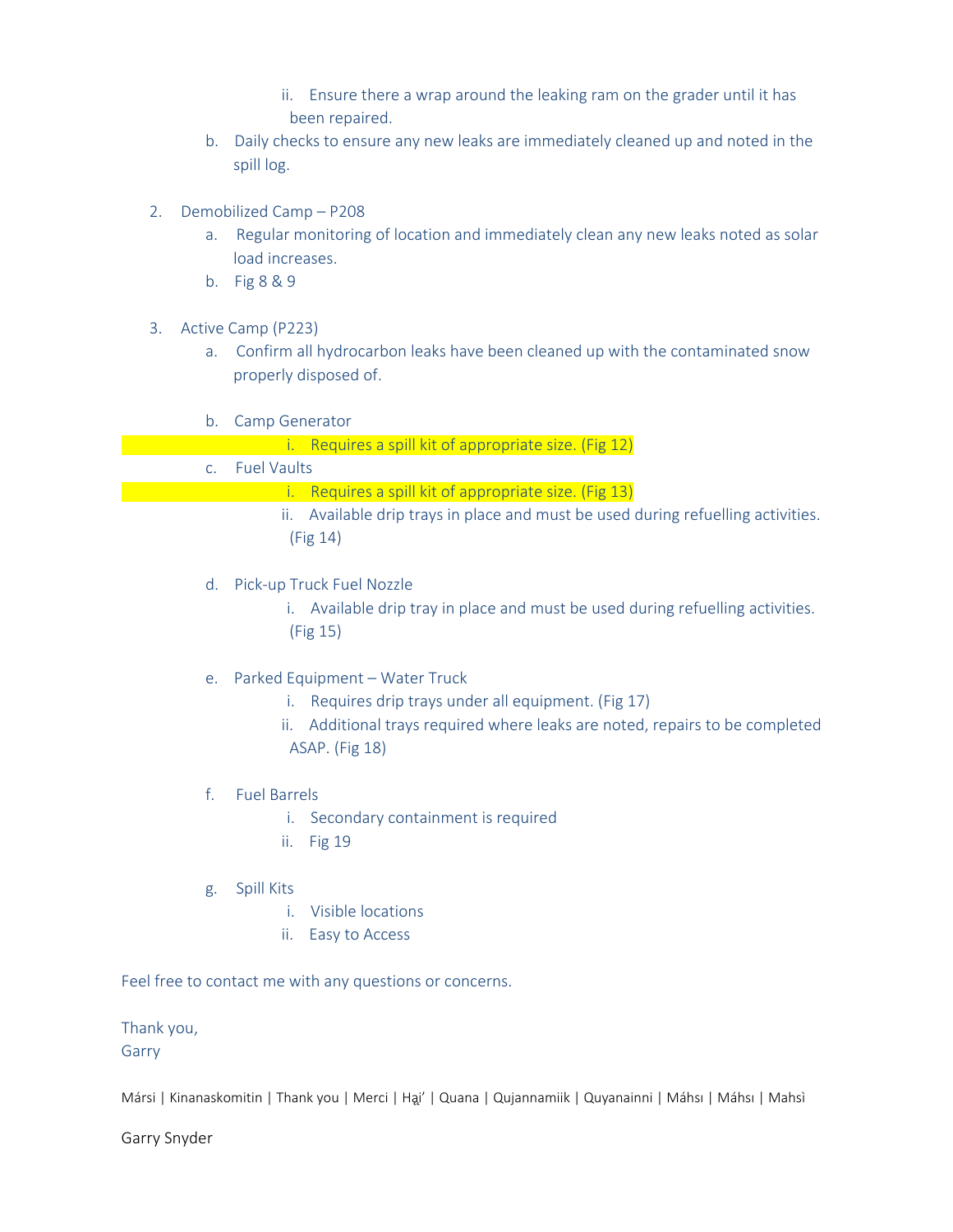Project Officer North Slave Regional Office Department of Infrastructure Government of the Northwest Territories

Phone: (867) 767-9089 Ext.31191 Cell: (867) 445-5524 [www.gov.nt.ca](http://www.gov.nt.ca/)

**From:** Karine Gignac **Sent:** February 28, 2022 2:22 PM **To:** Robert Osborne; Garry Snyder **Cc:** Clint Ambrose; Christopher Babkirk; Gaurav Kaushish; Jamie Hynes; Wayne Thompson (wt.drayton@gmail.com); Anneli Jokela (ajokela@wlwb.ca); Roberta Judas (rjudas@wlwb.ca); Alexis Campbell; Trevor Bryce; Ronald Schaub (rschaub@rowes.ca) **Subject:** RE: W21F010 Wekweeti inspection report 24 Feb 2022

Perfect thank you Rob,

I will have it added to the file

Karine

**From:** Robert Osborne [mailto:ROsborne@tlichoic.com] **Sent:** February 28, 2022 2:16 PM **To:** Karine Gignac; Garry Snyder **Cc:** Clint Ambrose; Christopher Babkirk; Gaurav Kaushish; Jamie Hynes; Wayne Thompson (wt.drayton@gmail.com); Anneli Jokela (ajokela@wlwb.ca); Roberta Judas (rjudas@wlwb.ca); Alexis Campbell; Trevor Bryce; Ronald Schaub (rschaub@rowes.ca) **Subject:** RE: W21F010 Wekweeti inspection report 24 Feb 2022

**EXTERNAL:** This email originated from outside of the organization. Do not click links or open attachments unless you recognize the sender's name and email address and know the content is safe. Hello Karine,

I attached the KBL Bill of Lading showing that the contaminated snow from the spill clean-up was disposed of properly.

Regards,

**Rob Osborne, STS Project Coordinator** Mobile: (867) 445-8670

Phone: (867) 766-4909 Website: [www.tlichoic.com](https://smex-ctp.trendmicro.com/wis/clicktime/v1/query?url=http%3a%2f%2fwww.tlichoic.com&umid=630aced6-a34e-45f5-9af2-2cc855b1778f&auth=d6248c119caddc4614d1eebd029bb5acb3e695df-58c1d86ed7297cdde7d4acab19572447fec4bc72)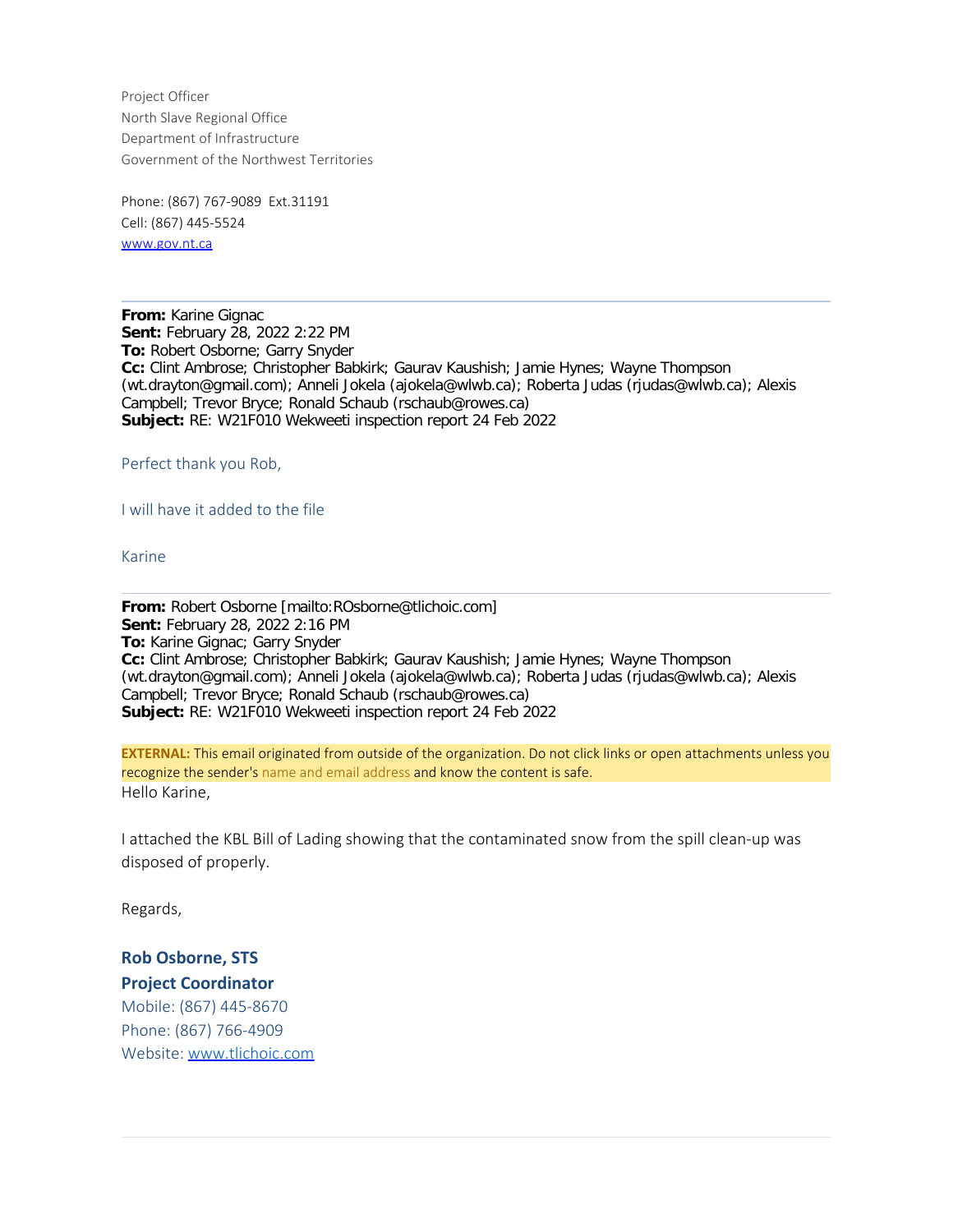**From:** Karine Gignac <Karine\_Gignac@gov.nt.ca> **Sent:** February 28, 2022 1:33 PM **To:** Garry Snyder <Garry\_Snyder@gov.nt.ca> **Cc:** Clint Ambrose <Clint Ambrose@gov.nt.ca>; Christopher Babkirk <cbabkirk@tlichoic.com>; Gaurav Kaushish <GKaushish@tlichoic.com>; Jamie Hynes <Jamie\_Hynes@gov.nt.ca>; Robert Osborne <ROsborne@tlichoic.com>; Wayne Thompson (wt.drayton@gmail.com) <wt.drayton@gmail.com>; Anneli Jokela (ajokela@wlwb.ca) <ajokela@wlwb.ca>; Roberta Judas (rjudas@wlwb.ca) <rjudas@wlwb.ca>; Alexis Campbell <Alexis\_Campbell@gov.nt.ca>; Trevor Bryce <tbryce@tlichoic.com>; Ronald Schaub (rschaub@rowes.ca) <rschaub@rowes.ca> **Subject:** W21F010 Wekweeti inspection report 24 Feb 2022

Good afternoon,

Please find attached the report for the 24<sup>th</sup> February 2022 inspection of the former and active campsite along the Wekweeti Winter Road.

Do not hesitate to reach out to the undersigned, should you have any questions.

Regards,

# *Karine Gignac*

Resource Management Officer II North Slave Regional Office Department of Lands Government of Northwest Terriories 140 Bristol Avenie, Yellowknife, NT, X1A 3T2 Tel: 867-767-9187 ext 24189 Email: [karine\\_gignac@gov.nt.ca](mailto:karine_gignac@gov.nt.ca)

**From:** Garry Snyder **Sent:** February 26, 2022 2:19 PM **To:** Christopher Babkirk **Cc:** Clint Ambrose; Robert Osborne; Karine Gignac; Gaurav Kaushish; Jamie Hynes **Subject:** Re: Winter Road cleanup

Sounds good, thanks Chris. Garry

Sent from my iPhone

**From:** Christopher Babkirk [mailto:cbabkirk@tlichoic.com] **Sent:** February 26, 2022 2:13 PM **To:** Clint Ambrose **Cc:** Robert Osborne; Garry Snyder; Karine Gignac; Gaurav Kaushish; Jamie Hynes **Subject:** Re: Winter Road cleanup

I specifically asked about this ram leaking. It was confirmed the contaminated snow directly below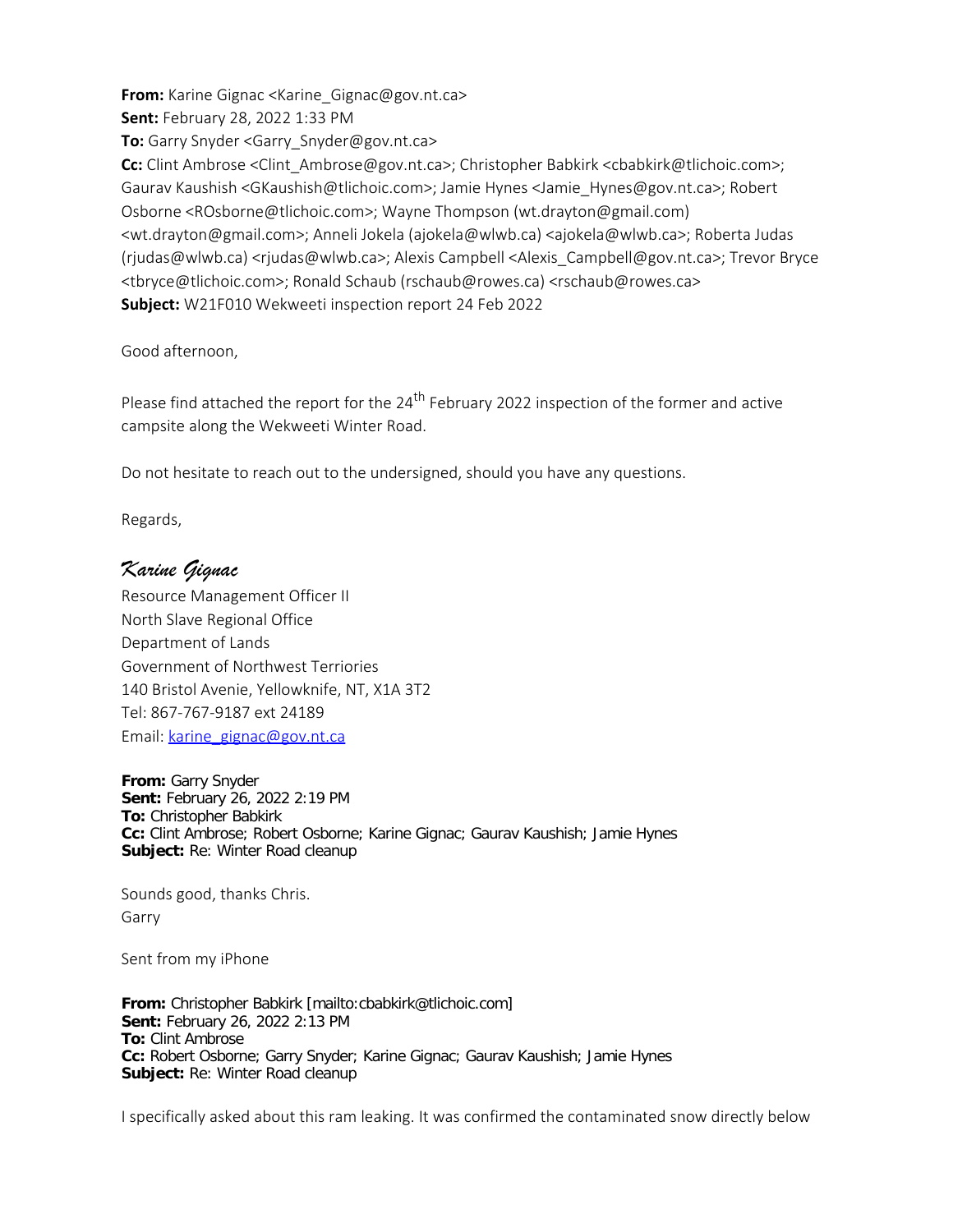was removed.

Sent from my iPhone

**From:** Clint Ambrose **Sent:** February 26, 2022 12:08 PM **To:** Robert Osborne; Garry Snyder **Cc:** Karine Gignac; Christopher Babkirk; Gaurav Kaushish; Jamie Hynes **Subject:** RE: Winter Road cleanup

Appreciate the clean-up and photos.

Thanks Rob.

Regards,

Clint

Clint Ambrose Manager, Resource Management (867) 446-0769

**From:** Garry Snyder **Sent:** February 26, 2022 12:08 PM **To:** Robert Osborne **Cc:** Clint Ambrose; Karine Gignac; Christopher Babkirk; Gaurav Kaushish; Jamie Hynes **Subject:** Re: Winter Road cleanup

Good morning Rob,

Thank you for the update and promptly getting the crews to clean up the hydrocarbon and glycol spills.

Thank you for providing pictures. I'm sure this is a foolish question, but I don't see a picture of the cleaned area below the hydronic steering ram on the water truck plow frame? I see the spill pad wrapped on the ram. Do you have one that includes the ram & cleaned area together?

Please have the crews continue to regularly monitor the plow truck area for additional potential minor spills until it is repaired or removed for repairs

Thank you, Garry.

Sent from my iPhone

**From:** Robert Osborne [mailto:ROsborne@tlichoic.com] **Sent:** February 26, 2022 11:40 AM **To:** Garry Snyder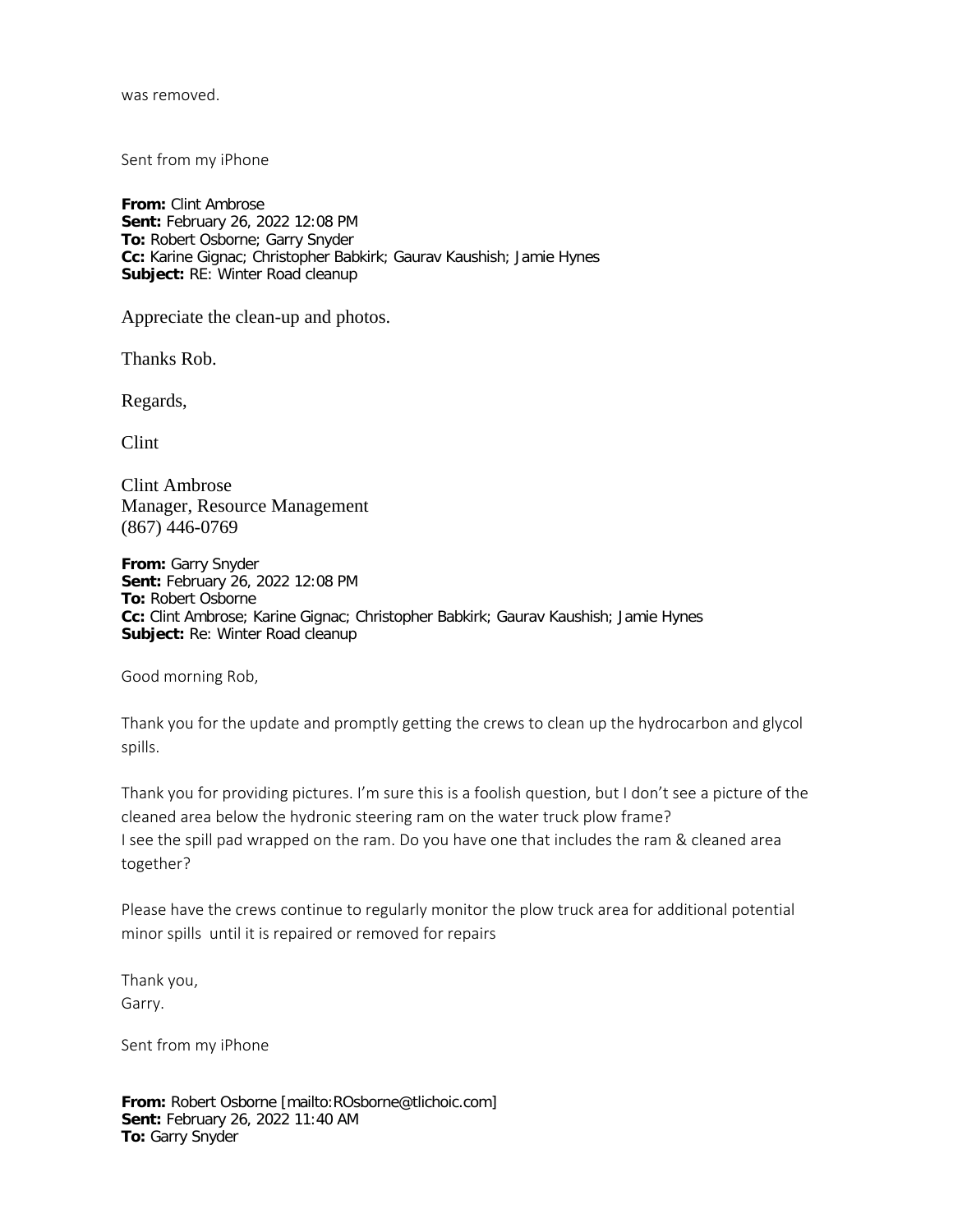**Cc:** Clint Ambrose; Karine Gignac; Christopher Babkirk; Gaurav Kaushish; Jamie Hynes **Subject:** Winter Road cleanup

**EXTERNAL:** This email originated from outside of the organization. Do not click links or open attachments unless you recognize the sender's name and email address and know the content is safe. Hello Garry,

We talked about this yesterday but I now have the photos you asked for.

Yesterday TEES cleaned up the brush pile at km 8. It was spread around in the adjacent woods.

The spills and diesel-stained snow at Portage 208 were cleaned up.

The leaking boom on the plow truck was wrapped with spill pads and the spill was cleaned up. A spill was cleaned up at Gameti Junction.

All of the contaminated snow/ice was bagged up for offsite disposal.

Regards,

# **Rob Osborne, STS**

**From:** Garry Snyder **Sent:** February 25, 2022 12:20 PM **To:** Clint Ambrose **Cc:** Jamie Hynes; Robert Osborne (ROsborne@tlichoic.com); Trevor Bryce (tbryce@tlichoic.com); Christopher Babkirk (cbabkirk@tlichoic.com); Karine Gignac; Wayne Thompson (wt.drayton@gmail.com); Ron Schaub **Subject:** RE: Inspection Findings - Wekweètì Winter Road - Land Use Permit: W2021F0010 - Spill Clean-Up and Mining of Snow

Good morning Clint,

Thank you for providing us with your inspection report.

As the Inspector has already discussed with Rowes your concerns with the mining of snow from vegetated areas I'll consider this line item completed.

It's unfortunate and a little frustrating to be informed of several small hydrocarbon spills you have identified that require cleaning.

Christopher / Rob,

*As per Clint's concerns please provide us with a response to this email, including the following information ASAP:*

- 1. **Date that TMS will be cleaning the hydrocarbon spills at P13, P208, P209, and P223.**
- 2. Confirmation that the hydrocarbon spills have been cleaned.
- 3. Photographs of before and after each identified spill is appropriately cleaned.
- 4. Confirmation of off-site disposal of all impacted snow.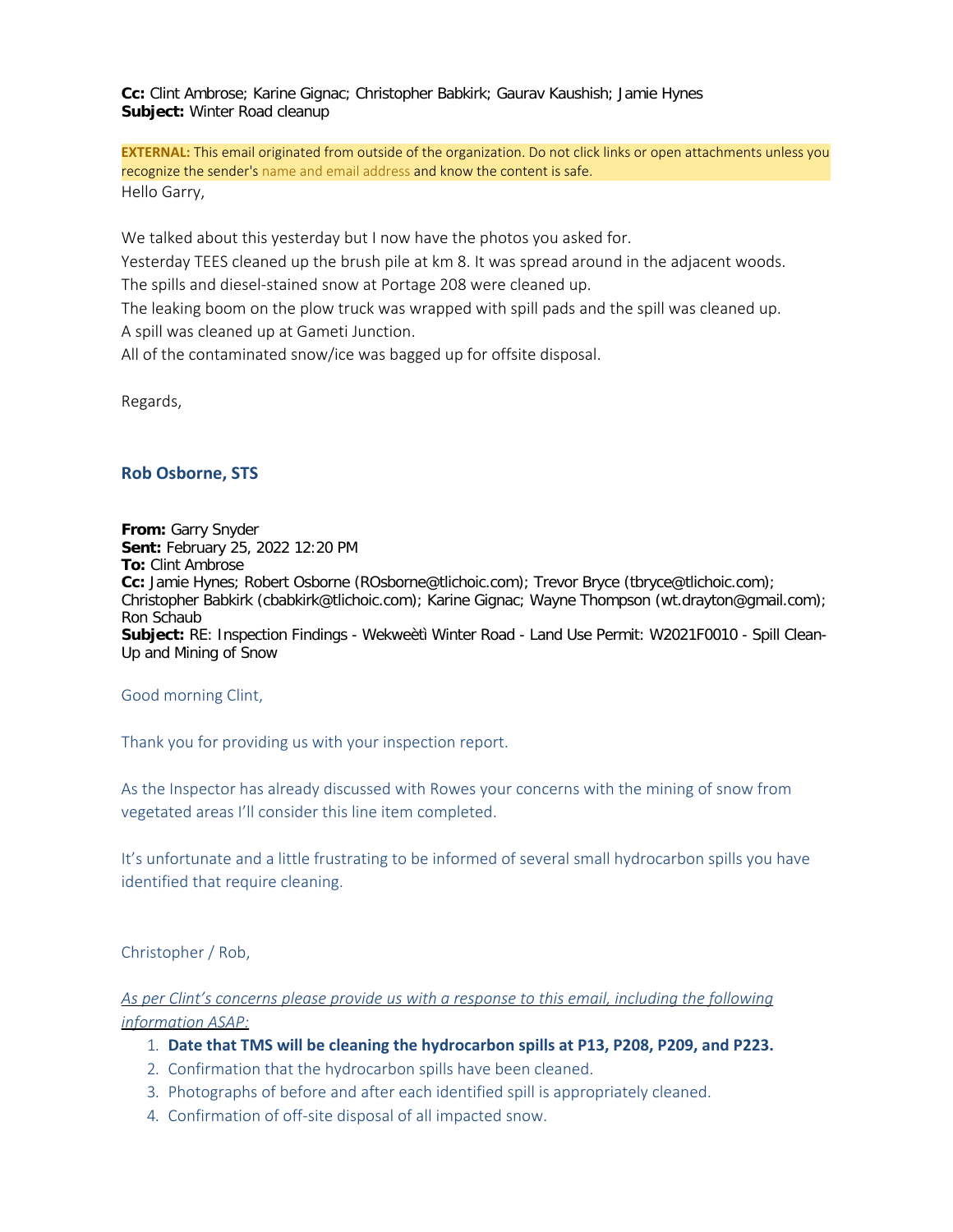Thank you, Garry

Mársi | Kinanaskomitin | Thank you | Merci | Ha̪i' | Quana | Qujannamiik | Quyanainni | Máhsı | Máhsı | Mahsì

#### Garry Snyder

Project Officer North Slave Regional Office Department of Infrastructure Government of the Northwest Territories

Phone: (867) 767-9089 Ext.31191 Cell: (867) 445-5524 Fax: (867) 873-0257 [www.gov.nt.ca](http://www.gov.nt.ca/)

**From:** Clint Ambrose **Sent:** February 25, 2022 10:08 AM **To:** Garry Snyder **Cc:** Jamie Hynes; Robert Osborne (ROsborne@tlichoic.com); Trevor Bryce (tbryce@tlichoic.com); Christopher Babkirk (cbabkirk@tlichoic.com); Karine Gignac; Wayne Thompson (wt.drayton@gmail.com); Ron Schaub **Subject:** Inspection Findings - Wekweètì Winter Road - Land Use Permit: W2021F0010 - Spill Clean-Up and Mining of Snow

Good morning Garry,

We conducted an inspection of the Contractor's campsites and with the exception of small spills to clean-up at the Km 0 laydown, the P208 Campsite and the P223 Campsite, no major concerns were noted during the inspection.

The spills at the P208 campsite were marked by Inspectors and it is anticipated that a thorough clean-up with proper off-site disposal of all impacted snow occurs in a timely manner. Please provide photographs of the clean-up to confirm compliance.

One other concern discussed with the Rowe's Snowcat Operator was the mining of snow from the shoreline of a watercourse. As seen in IMG 6784, a minor amount of disturbance to ground surface from the blades of equipment was observed. To prevent further damage as this operation progresses, the Contractor should only be mining snow from the ice surface of lakes and not vegetated areas.

No remediation is required of this area, but practices changed to prevent a re-occurrence.

Inspectors appreciate that the concerns will be addressed in a timely manner.

Regards,